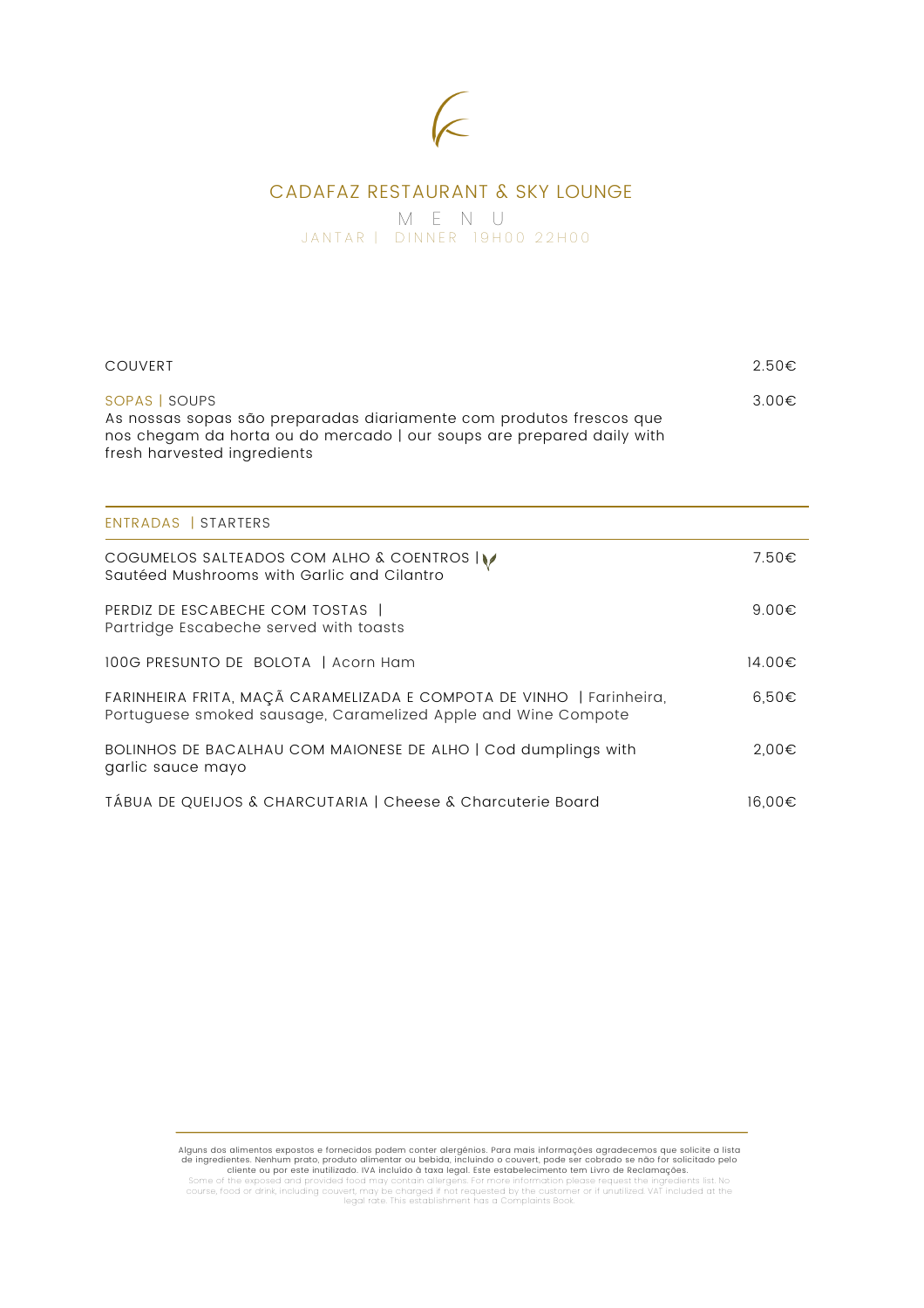

### CADAFAZ RESTAURANT & SKY LOUNGE

M E N U JANTAR | DINNER 19H00 22H00

| <b>PRATOS PRINCIPAIS   MAIN DISHES</b>                                                                                                                                                                                                                      |        |
|-------------------------------------------------------------------------------------------------------------------------------------------------------------------------------------------------------------------------------------------------------------|--------|
| PEIXE   FISH<br>POSTA DE BACALHAU GRELHADO   Grilled Cod                                                                                                                                                                                                    | 17.00€ |
| LOMBO DE SALMÃO NA GRELHA  <br>grilled salmon loin served                                                                                                                                                                                                   | 16.50€ |
| FILETES DE ROBALO NO FORNO   Oven Baked Bass Filet                                                                                                                                                                                                          | 17.00€ |
| CARNE   MEET<br>BIFE DA VAZIA ANGUS 220g, GRELHADO COM COGUMELOS   Angus<br>Grilled Boneless Top Loin Steak, Mushrooms medley                                                                                                                               | 18.00€ |
| PORCO PRETO   BLACK PIG<br>SECRETOS DE PORCO PRETO                                                                                                                                                                                                          | 18.00€ |
| PLUMAS DE PORCO PRETO                                                                                                                                                                                                                                       | 16.00€ |
| ESCOLHA O SEU ACOMPANHAMENTO   PICK YOUR SIDE DISH<br><b>ACOMPANHAMENTOS   SIDE DISHES</b><br>BATATA À MURRO   MESCLA DE CHIPS CASEIRAS  VAGEM E CENOURA<br>BABY   ARROZ BRANCO Baked potato   homemade chips sweet potato <br>green beans and baby carrot  |        |
| AÇORDA OU MIGAS DA ESTAÇÃO                                                                                                                                                                                                                                  |        |
| ACORDA is a typical simple Portuguese meal, which is made from a handful of basic ingredients: eggs, bread, olive<br>oil, garlic and MIGAS is a dish traditionally made from stale bread and other ingredients in Spanish and Portuguese<br><i>cuisines</i> |        |
| <b>VEGETARIANOS   VEGETARIAN</b>                                                                                                                                                                                                                            | 12.50€ |
| FEIJOADA DE COGUMELOS COM VINHO DO PORTO   Mushrooms Bean<br>Stew with Port Wine                                                                                                                                                                            |        |
| PASTA COM TOMATADA, OREGÃOS E PARMIGIANO Classic Tomato<br>Sauce Pasta, Oregano, shaved parmigiano                                                                                                                                                          | 7,50€  |
| PRATOS TÍPICOS DA REGIÃO   REGIONAL CUISINE                                                                                                                                                                                                                 |        |
| FRITADA DE PEIXE DO RIO COM                                                                                                                                                                                                                                 |        |

AÇORDA DE OVAS

RIVER PAN-FRIED FISH SERVED WITH ROE AÇORDA (MASHED BREAD)

 $- 18.50€$   $-$ 

Alguns dos alimentos expostos e tornecidos podem conter alergénios. Para mais informações agradecemos que solicidade pelo convert, pode ser cobrado se não for solicitado pelo cliente ou por este inutilizado. IVA incluído à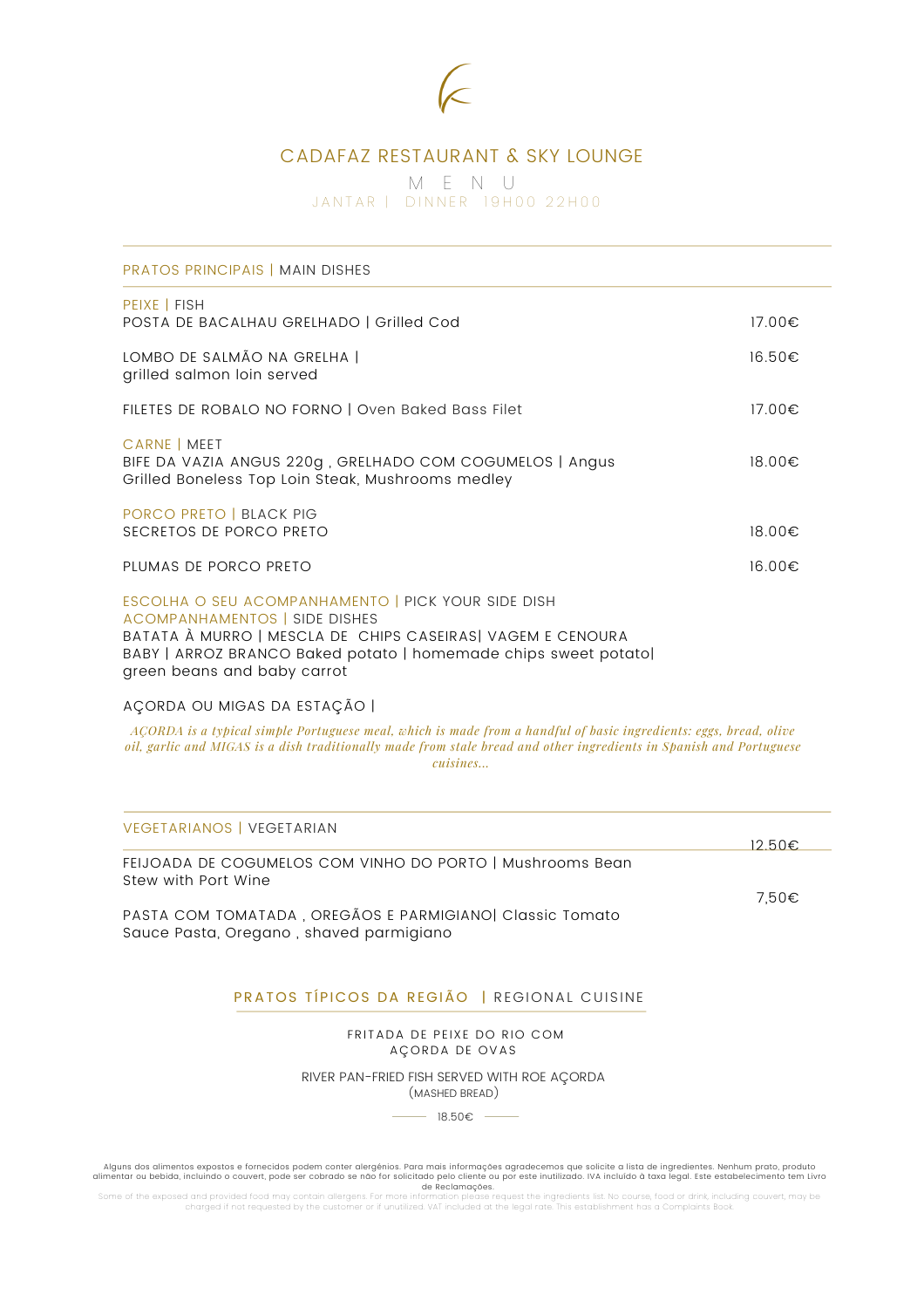# E

## CADAFAZ RESTAURANT & SKY LOUNGE

SOBREMESAS | DESSERTS

| SUSPIROS DE PRIMAVERA COM FRUTA FRESCA  our Fresh Fruit Pavlova                                                                                                                                      | $3.50 \epsilon$ |
|------------------------------------------------------------------------------------------------------------------------------------------------------------------------------------------------------|-----------------|
| SHOT MOUSSE DE CHOCOLATE PRETO 70% CACAU   Chocolate Mousse<br>70% Cocog                                                                                                                             | 3.50€           |
| FRUTA FRESCA   Fresh Fruit                                                                                                                                                                           | $2.50 \in$      |
| GELADOS À BOLA   Ice Cream Scoop (un)                                                                                                                                                                | 2,00€           |
| DOÇARIA CONVENTUAL Convent-Style Desserts<br>SERICAIA, COMPOTA DE AMEIXAS, GELADO DE BAUNILHA E CANELA  <br>Sericaia typical Alentejo sweet Pudding, Plums Compote, Vanilla Ice<br>Cream & Cinnamon. | $5.00 \in$      |

TECOLAMECO

4.00€

Alguns dos alimentos expostos e fornecidos poden conter alergênios. Para máis informações agradecemos que solicite a lista<br>de ingredientes. Nehhum prato, produto alimentar ou bebida, incluindo o couvert, pode ser cobrado s